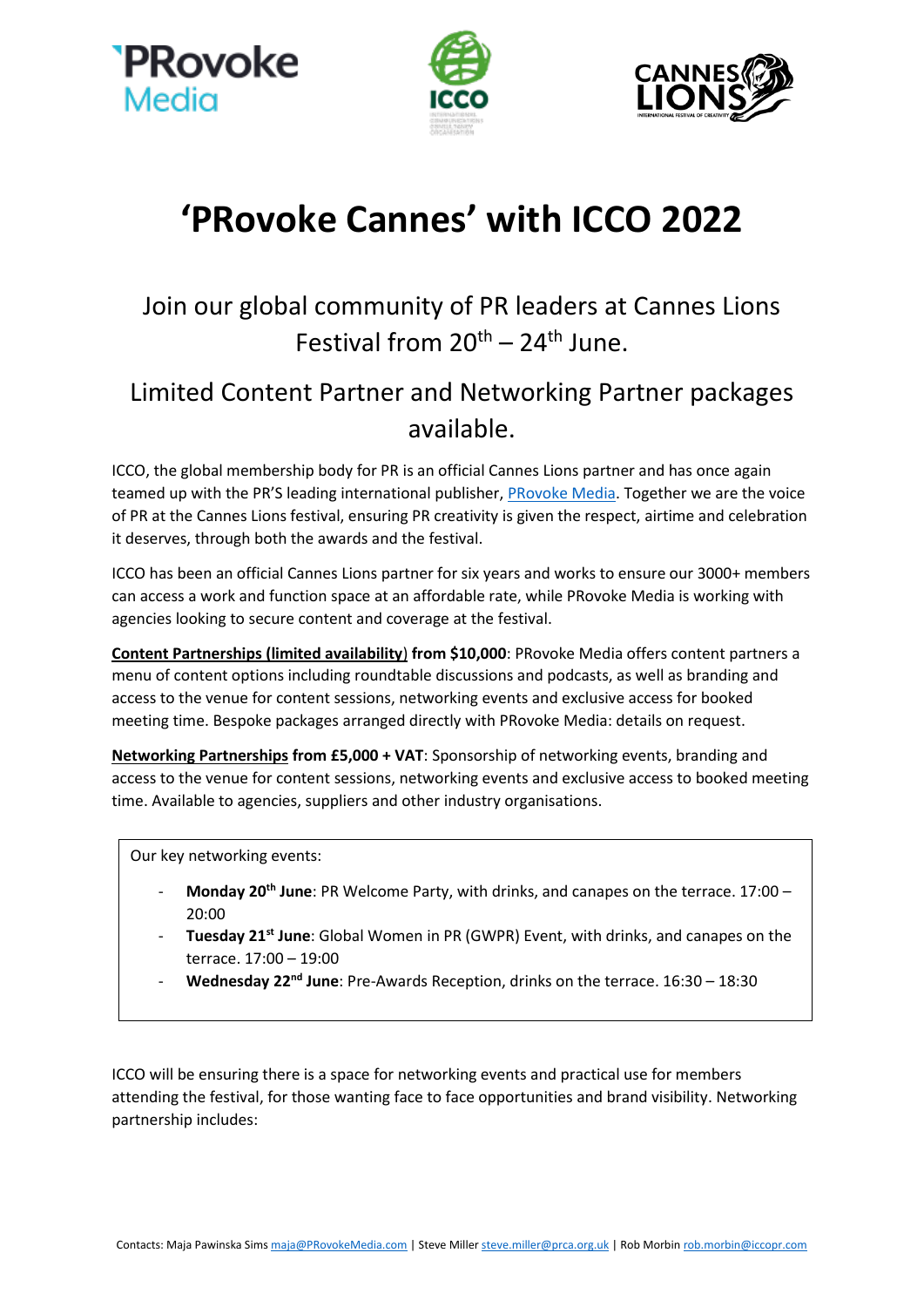





- Branding at PRovoke Cannes with ICCO content and networking events
	- At the event
	- Online throughout the build-up
	- In all ICCO and PRCA coverage and PRovoke advance coverage
	- Branding as headline sponsor for ICCO networking events available
- Access for team to PRovoke Cannes with ICCO content and networking events, including:
	- Global PR Community Welcome Party
	- Global Women in PR (GWPR) event
	- PRovoke Media roundtables with partners
	- Pre-Awards Reception in advance of the PR Awards
- Access to booking private meeting and workspace with wi-fi, coffee and soft drinks throughout the week.
- Access to booking space to film video, interviews and record podcasts
- Support planning your festival itinerary

## **The Events, Content and Working Space**

The space for 2022 is a penthouse suite with large roof terrace at **8 Boulevard Jean Hibert**, located next to the marina, adjacent to the Radisson Hotel, at which several other fringe events will be taking place. Overlooking sea and beach, with easy access to the Palais de Festivals and Croisette, the penthouse offers a convenient spot in the heart of the festival.